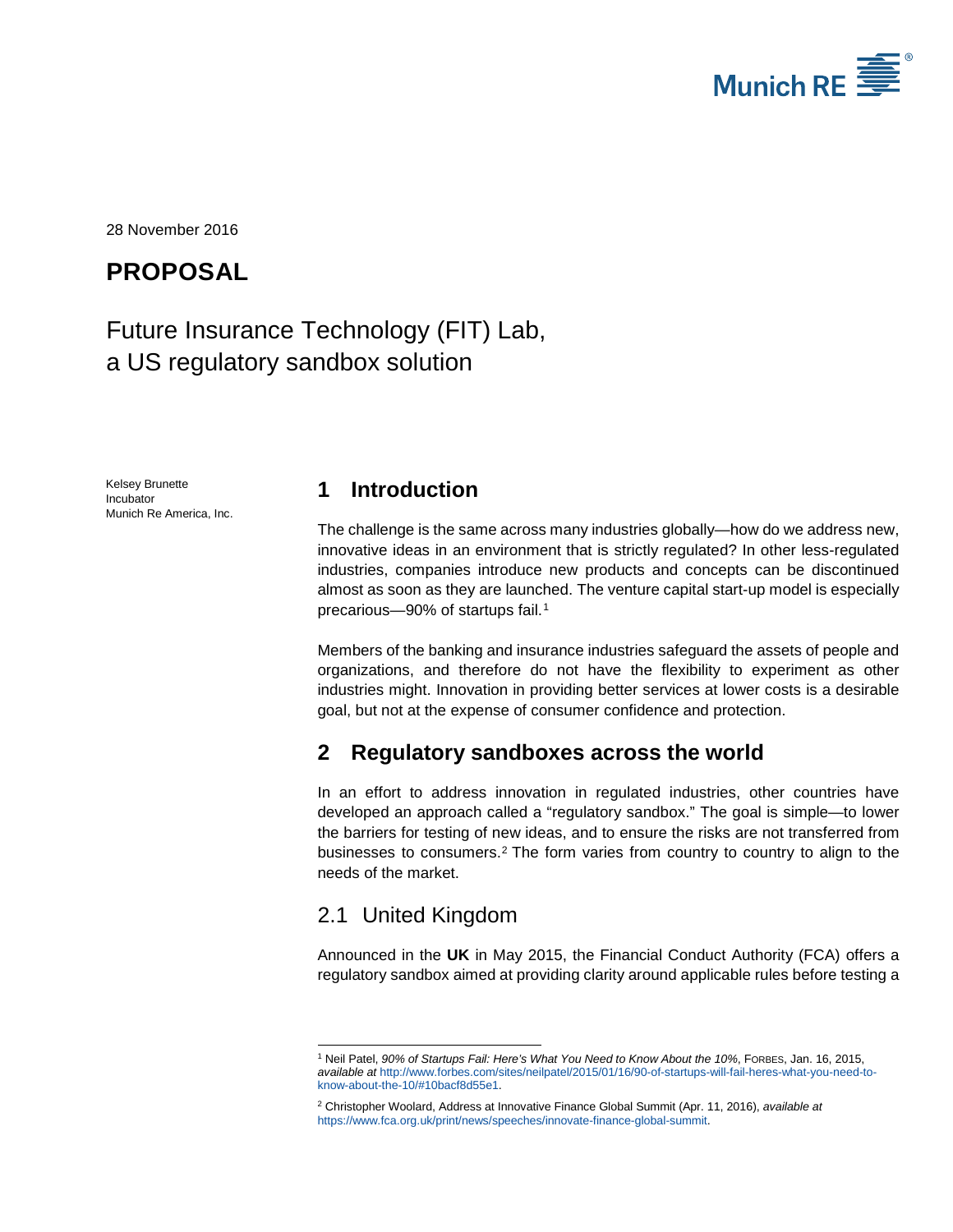

[28 November 2016](#page-0-2) **Munich Re PROPOSAL** Page 2/8

novel idea.[3](#page-1-0) The sandbox offers participants individual guidance, possible waivers or modifications to FCA rules, and letters of no enforcement action. In return, the FCA closely monitors a pilot of limited duration with defined boundaries.

The FCA sandbox is not for everyone though—out of the 69 companies that applied, only 2[4](#page-1-1) were accepted into the first class.<sup>4</sup> The FCA evaluates criteria through an application process, including the ingenuity of the innovation, the benefit to consumers, the readiness of the product, and the need for FCA guidance.

#### 2.2 Australia

**Australia** followed the UK's lead by announcing discussions of a sandbox exemption in March and a formal proposal in June.<sup>[5](#page-1-2)</sup> As a natural extension of the Australian Securities and Investments Commission (ASIC) Innovation Hub, the sandbox exemption allows ASIC to assist with speed to market issues and organizational competence requirements. ASIC proposed to provide examples of how they assess organizational competence and allow start-ups to test certain financial services for six months.

#### 2.3 Switzerland

The **Switzerland** Financial Market Supervisory Authority (FINMA) announced in March that it would introduce a new licensing category for innovators and a license exempt area, or sandbox. $6$  This would be for businesses which carry out some banking activity, but limited acceptance of client assets and did not allow lending activity. Businesses which accept less money would be able to apply for an innovator's license and would be required to hold a certain amount in collateral. Innovative platforms such as payment systems and crowdfunding would meet these lesser requirements.

## 2.4 Singapore

In June of this year, The Monetary Authority of **Singapore** (MAS) proposed guidelines for a sandbox that would enable both financial and non-financial institutions to

<span id="page-1-0"></span><sup>3</sup> Regulatory Sandbox, Financial Conduct Authority (Nov. 17, 2016), [https://www.fca.org.uk/print/firms/project](https://www.fca.org.uk/print/firms/project-innovate-innovation-hub/regulatory-sandbox)[innovate-innovation-hub/regulatory-sandbox.](https://www.fca.org.uk/print/firms/project-innovate-innovation-hub/regulatory-sandbox)  -

<span id="page-1-1"></span><sup>4</sup> JD Alois, *First class: FCA Reveals 24 Fintech Firms Accepted into Regulatory Sandbox*, CROWDFUND INSIDER, Nov. 7, 2016, [https://www.crowdfundinsider.com/2016/11/92162-first-class-fca-reveals-24-fintech-firms](https://www.crowdfundinsider.com/2016/11/92162-first-class-fca-reveals-24-fintech-firms-accepted-regulatory-sandbox/)[accepted-regulatory-sandbox/.](https://www.crowdfundinsider.com/2016/11/92162-first-class-fca-reveals-24-fintech-firms-accepted-regulatory-sandbox/) 

<span id="page-1-2"></span><sup>5</sup> 16-185MR ASIC Consults on a Regulatory Sandbox Licensing Exemption, Australian Securities & Investments Commission (June 8, 2016)[, http://asic.gov.au/about-asic/media-centre/find-a-media-release/2016-releases/16-](http://asic.gov.au/about-asic/media-centre/find-a-media-release/2016-releases/16-185mr-asic-consults-on-a-regulatory-sandbox-licensing-exemption/) [185mr-asic-consults-on-a-regulatory-sandbox-licensing-exemption/.](http://asic.gov.au/about-asic/media-centre/find-a-media-release/2016-releases/16-185mr-asic-consults-on-a-regulatory-sandbox-licensing-exemption/) 

<span id="page-1-3"></span><sup>6</sup> FINMA Reduces Obstacles to Fintech, FINMA (Mar. 17, 2016), [https://www.finma.ch/en/news/2016/03/20160317-mm-fintech/.](https://www.finma.ch/en/news/2016/03/20160317-mm-fintech/)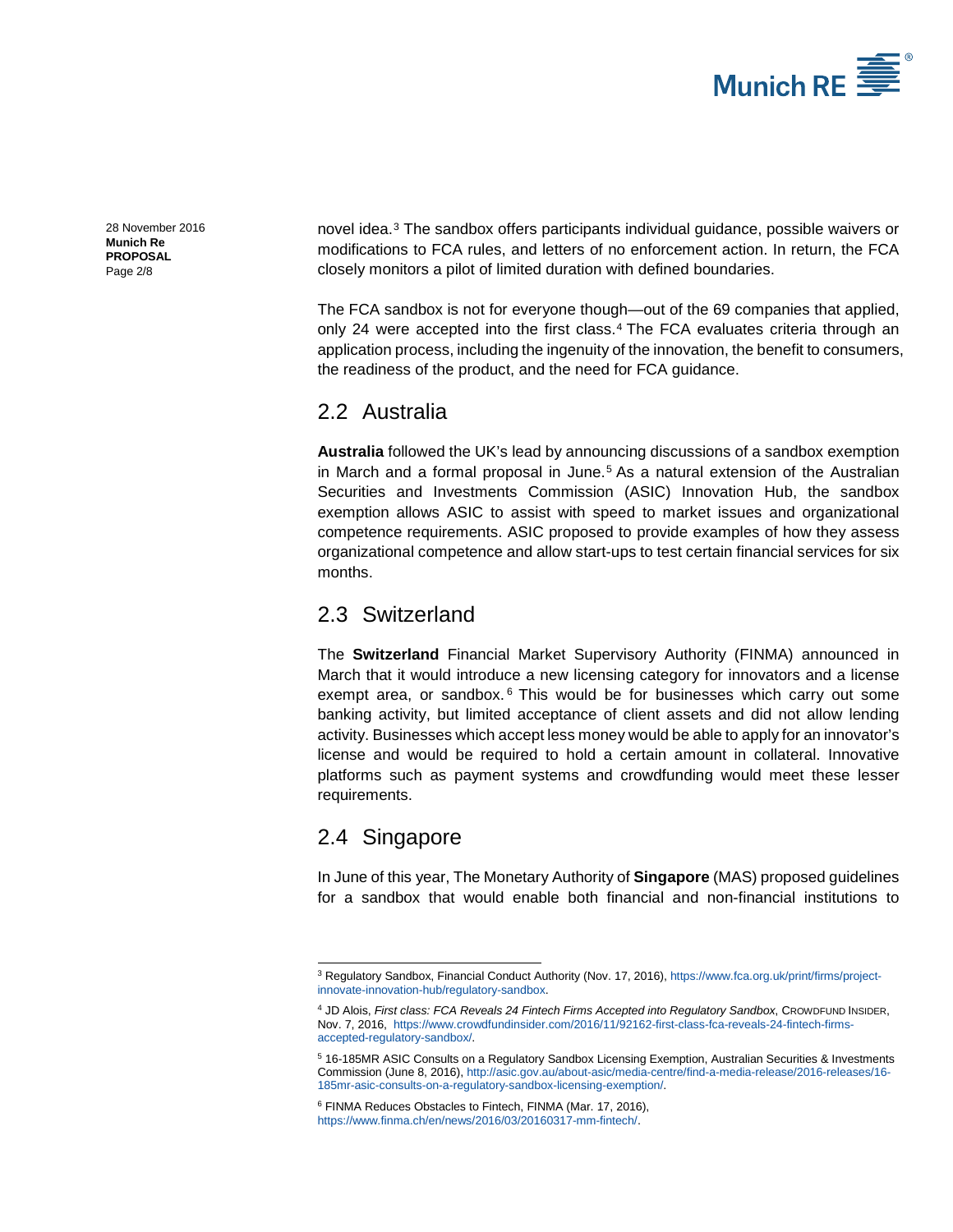

[28 November 2016](#page-0-2) **Munich Re PROPOSAL** Page 3/8

experiment with fintech solutions.<sup>[7](#page-2-0)</sup> Participants will have regulatory requirements relaxed for a certain well-defined space and duration. The MAS analyzes the applications using criteria such as the innovativeness and the potential for wide-scale deployment across Singapore. The benefits are expected to include a reduction in regulatory friction and a safer environment for experimentation.

#### 2.5 Malaysia

**Malaysia** followed shortly after the MAS announcement with a similar sandbox discussion, but also focused on the track record of the institution, a preference for start-ups collaborating with current financial institutions, and a preference for cooperation rather than disruption.[8](#page-2-1) Upon the successful completion of the one-year sandbox pilot, the Bank Negara Malaysia (BNM) has indicated it would consider changing regulations to allow for a successfully proven new idea or business model.

### 2.6 Hong Kong

In a different approach, the **Hong Kong** solution would only be available to banks and not start-up fintech firms. Hong Kong announced a regulatory sandbox in September that would allow companies to pilot "new fintech products without the need to achieve full compliance" with supervisory requirements. <sup>[9](#page-2-2)</sup> By focusing on testing of the technology, risk management, consumer protection, and monitoring by the Hong Kong Monetary Authority, the Hong Kong sandbox is a suitable solution for one of the top three financial hubs in the world.

### 2.7 Thailand

-

**Thailand** also announced in September that it would be pursuing a fintech regulatory sandbox that would allow commercial banks to apply first, with non-bank financial firms and technology companies applying afterward.[10](#page-2-3) The sandbox is not intended for smaller companies which are encouraged to join incubators. The goal of the sandbox is to share information about, and shape, regulation. The sandbox will guide participants on how to shape the products, enabling them to quickly receive licenses.

<span id="page-2-0"></span><sup>7</sup> MAS Proposes a "Regulatory Sandbox" for Fintech Experiments, Monetary Authority of Singapore (June 6, 2016)[, http://www.mas.gov.sg/News-and-Publications/Media-Releases/2016/MAS-Proposes-a-Regulatory-](http://www.mas.gov.sg/News-and-Publications/Media-Releases/2016/MAS-Proposes-a-Regulatory-Sandbox-for-FinTech-Experiments.aspx)[Sandbox-for-FinTech-Experiments.aspx.](http://www.mas.gov.sg/News-and-Publications/Media-Releases/2016/MAS-Proposes-a-Regulatory-Sandbox-for-FinTech-Experiments.aspx) 

<span id="page-2-2"></span><span id="page-2-1"></span><sup>8</sup> Nizam Ismail, *A Tale of Two Cities – Regulatory Sandboxes in Malaysia and Singapore*, LINKEDIN, Aug. 2, 2016, [https://www.linkedin.com/pulse/tale-two-cities-regulatory-sandboxes-malaysia-singapore-ismail.](https://www.linkedin.com/pulse/tale-two-cities-regulatory-sandboxes-malaysia-singapore-ismail)

<sup>9</sup> Michelle Chen and Michelle Price, *Hong Kong to Launch Banking Fintech "Sandbox" as Rivals Pull Ahead*, REUTERS, Sep. 6, 2016, *available at* [http://www.reuters.com/article/us-hongkong-banks-regulator](http://www.reuters.com/article/us-hongkong-banks-regulator-idUSKCN11C0EV)[idUSKCN11C0EV.](http://www.reuters.com/article/us-hongkong-banks-regulator-idUSKCN11C0EV)

<span id="page-2-3"></span><sup>10</sup> Erin Hobey, *Brief: Thailand Finally Pursues Fintech, Preps Regulatory Sandbox*, CROWDFUND INSIDER, Sept. 22, 2016, *available at* [http://www.crowdfundinsider.com/2016/09/90443-brief-thailand-finally-pursues-fintech](http://www.crowdfundinsider.com/2016/09/90443-brief-thailand-finally-pursues-fintech-preps-regulatory-sandbox/)[preps-regulatory-sandbox/.](http://www.crowdfundinsider.com/2016/09/90443-brief-thailand-finally-pursues-fintech-preps-regulatory-sandbox/)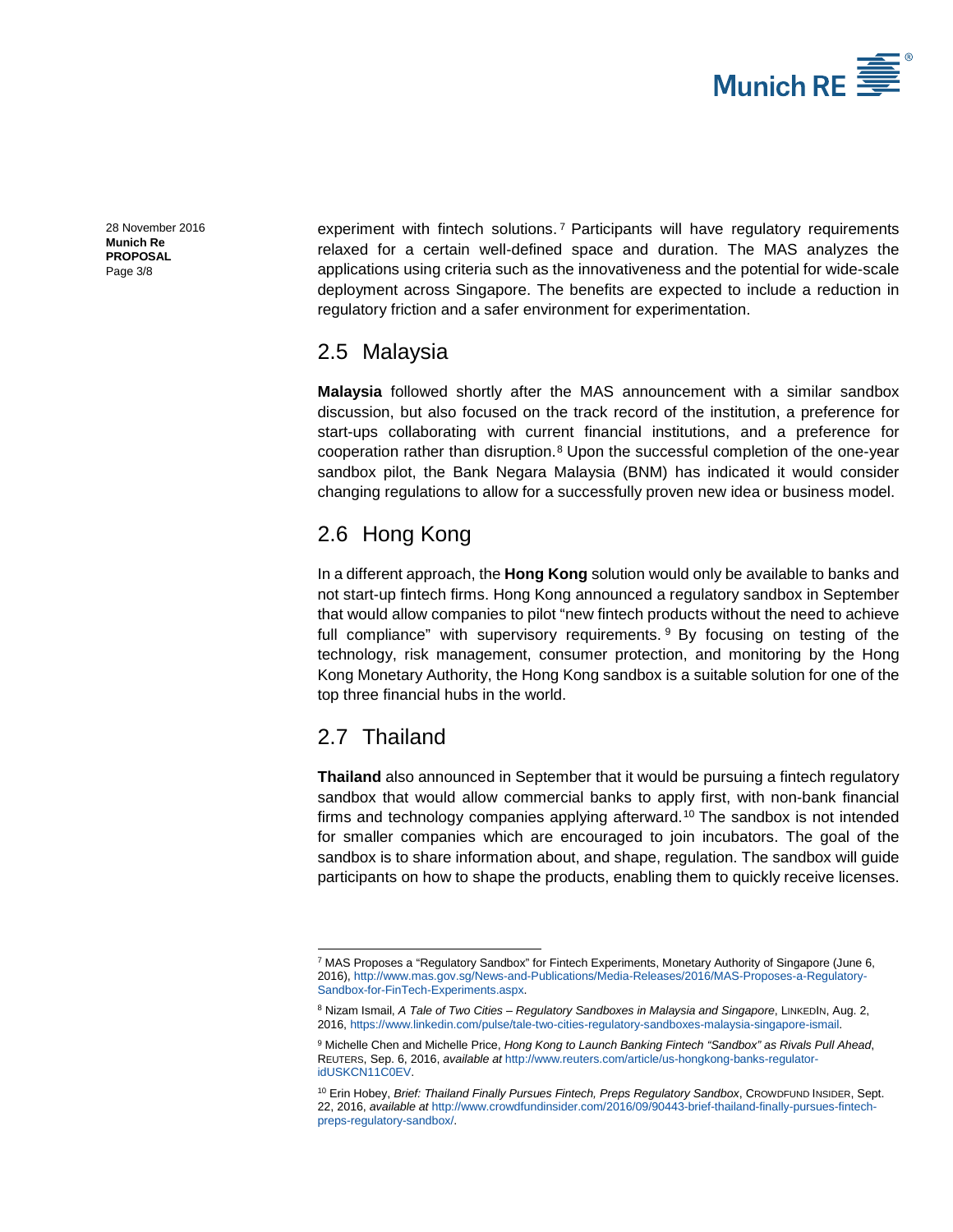

[28 November 2016](#page-0-2) **Munich Re PROPOSAL** Page 4/8

Although many international authorities have recognized that an inflexible regulatory scheme reduces opportunities in innovation, the authorities who have proposed or implemented these frameworks have the authority to implement a national solution. Financial and insurance regulation in the US involves a complex system of laws and regulations providing no uniform solution to addressing innovation.

### **3 The banking innovation approach of the US Office of the Comptroller of the Currency (OCC)**

Many international authorities have regulatory responsibility over both financial entities and insurers within their jurisdictions. As the prudential regulator of the US federal banking system, the OCC released a paper supporting responsible innovation among national banks and federal savings associations. [11](#page-3-0) While innovation in an essential system such as banking carries risk, the paper acknowledges that appropriately managed risk should not impede progress. In defining responsible innovation, the OCC stressed that innovation be deployed in a way that is consistent with sound risk management.

Although receptive to a sandbox-type concept in the paper, the OCC comptroller clarified in November that the OCC vision for a collaborative innovative environment does not involve the creation of a "safe space" in which compliance with regulations is loosened as the OCC does not have the authority to waive compliance requirements.[12](#page-3-1) Although fintech companies opposed the banking system in the past, there has been a migration toward fintech companies partnering with banks or taking steps to become banks. Even with this movement, the OCC is hesitant to issue national bank charters to fintechs, and has yet to define what conditions a fintech company must meet to receive a charter. The Comptroller assures that fintechs will be held to the same high standards of safety, soundness, and fairness other chartered institutions have met in the past.

The OCC is encouraging an open dialogue between companies and regulators in developing a pilot that is limited in scope and duration and closely monitored. The Comptroller stated that this open dialogue would help product designers to ask the right questions as they design the product and test parameters. Designing the pilot with the regulator also "helps regulators understand the precautions that companies have taken to ensure new products and processes are safe and sound *and* meet consumer protection standards."

-

<span id="page-3-0"></span><sup>11</sup> SUPPORTING RESPONSIBLE INNOVATION IN THE FEDERAL BANKING SYSTEM: AN OCC PERSPECTIVE, OFFICE OF THE COMPTROLLER OF THE CURRENCY, *available at* [https://www.occ.gov/publications/publications-by-type/other](https://www.occ.gov/publications/publications-by-type/other-publications-reports/pub-responsible-innovation-banking-system-occ-perspective.pdf)[publications-reports/pub-responsible-innovation-banking-system-occ-perspective.pdf.](https://www.occ.gov/publications/publications-by-type/other-publications-reports/pub-responsible-innovation-banking-system-occ-perspective.pdf)

<span id="page-3-1"></span><sup>&</sup>lt;sup>12</sup> Thomas J. Curry, Address at Chatham House "City Series" Conference, "The Banking Revolution: Innovation, Regulation & Consumer Choice" (Nov. 3, 2016), *available at* [https://www.occ.gov/news](https://www.occ.gov/news-issuances/speeches/2016/pub-speech-2016-142.pdf)[issuances/speeches/2016/pub-speech-2016-142.pdf.](https://www.occ.gov/news-issuances/speeches/2016/pub-speech-2016-142.pdf)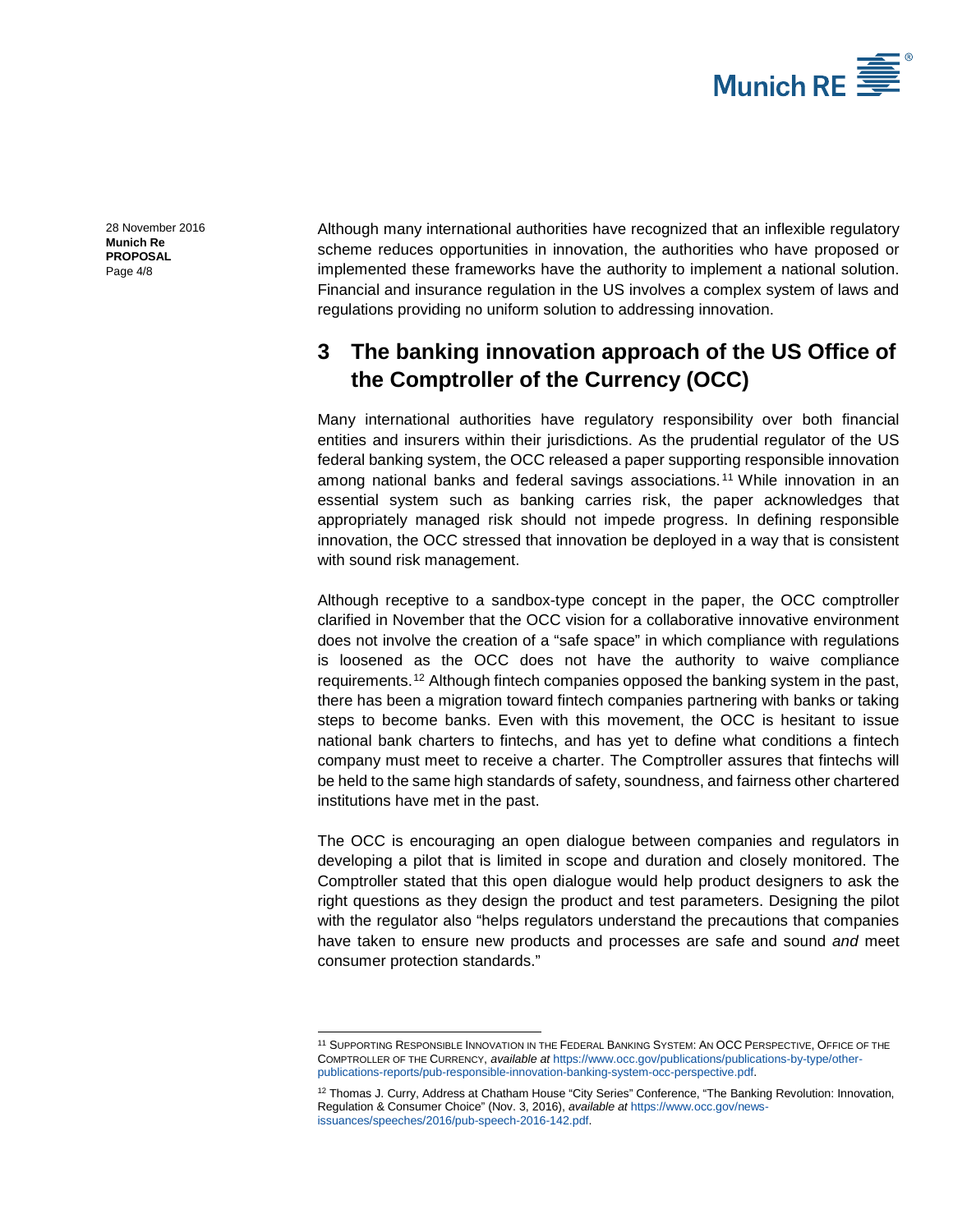

[28 November 2016](#page-0-2) **Munich Re PROPOSAL** Page 5/8

Although the OCC regulates a necessary and complex industry, it is intent on creating a structure for piloting innovation within the boundaries of current regulations. Similar efforts could be made to reduce barriers within the insurance industry approach to innovation.

### **4 Need for an insurance US regulatory sandbox solution**

When introducing a new concept to the insurance industry, many times the concept falls into ambiguous areas of law. Interpretation of statutes and regulations requires deep knowledge of the industry, and can be misinterpreted when applied to new and innovative products. Even for incumbent insurance companies, launching a novel product often falls outside of areas that statutes and regulations explicitly address.

Traditionally, insurers invest many resources in developing a new product to the point where it could be filed with a state department of insurance. When a novel product is first introduced to a department through a filing, the regulator is likely to have questions and concerns about various parts of the product. At this point, the insurer must reform the product or provide further information to the regulator to allay concerns. Would the insurer have formulated the product differently having identified potential concerns at the outset of product development instead of at the completion?

When an insurtech start-up seeks capital to launch a new idea, the start-up generally seeks to improve consumer experience or reduce prices through a novel approach to insurance. New entrants to the insurance market often find the regulatory environment confusing and unnavigable. By not providing a channel through which start-ups can seek regulatory guidance, consumers may lose a novel innovation that would have improved processes or offered services to traditionally underserved markets.

Disruptive and novel innovations surprise not only incumbent companies, but often surprise regulators who were not involved in the product development stages of a new product. A consistent and open dialogue with state regulators will allow them to stay current with the changing insurance industry—and even contribute to innovative efforts.

With the need of incumbent insurance companies to clarify ambiguities around innovation and the requirement that new entrants properly navigate the insurance regulation environment, the industry has the opportunity to create a solution that will encourage open communication with regulators.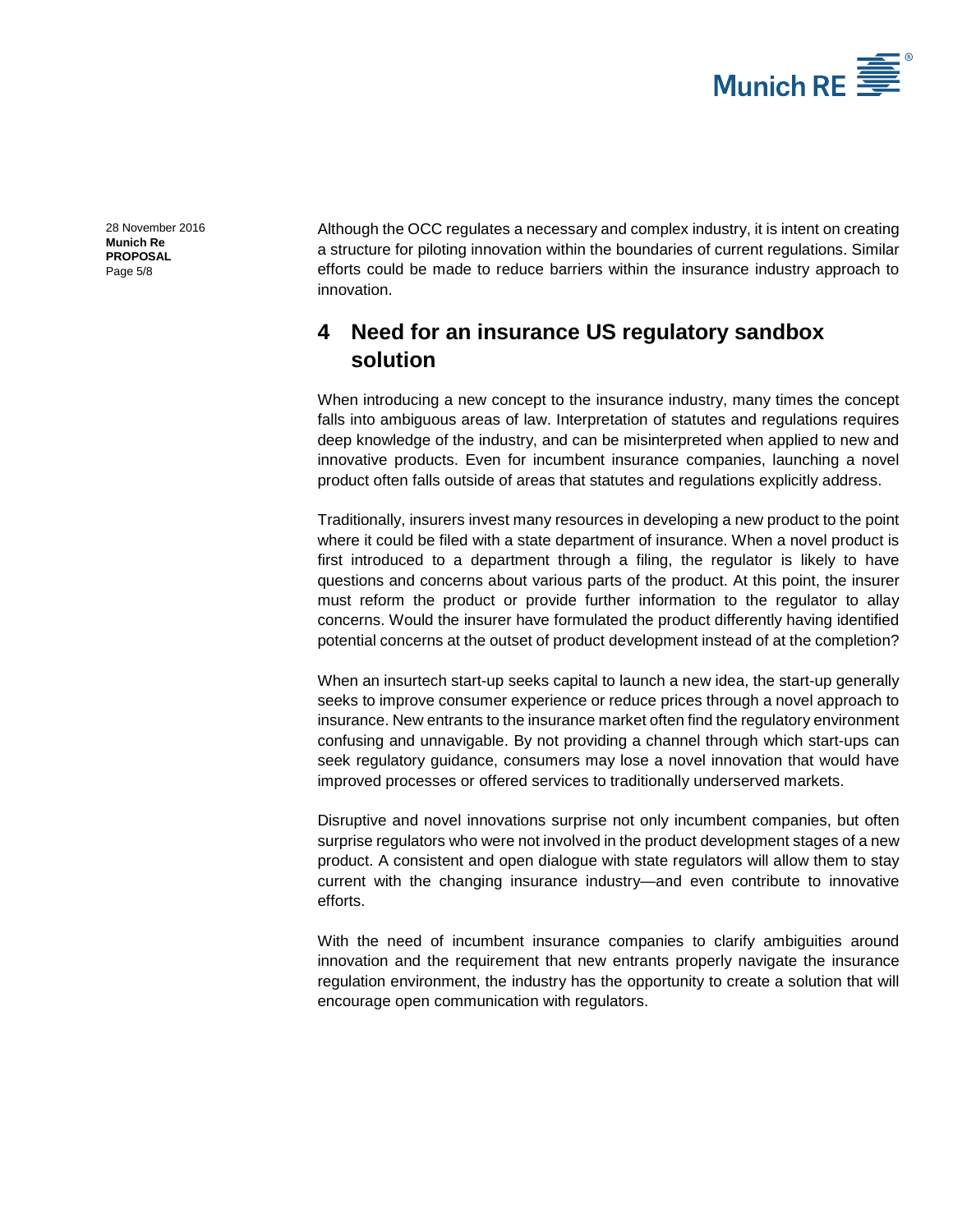

[28 November 2016](#page-0-2) **Munich Re PROPOSAL** Page 6/8

## **5 Characteristics of a proposed US sandbox solution, FITLab**

The US has a unique insurance regulatory system and market that makes it difficult to apply the structures of the regulatory sandboxes already present elsewhere in the world. In other regulatory sandbox models, a central authority helps the entity to navigate regulations and in some cases grants exemptions. The US insurance regulatory environment has no central authority, and navigation through the rules and regulations of the numerous jurisdictions is difficult even for an established insurer with a standard product.

The goals of regulatory sandboxes are 1) to lower the barriers for testing of new ideas and 2) to ensure the risks of new endeavors are not placed on consumers. A structured approach to discussing innovative products early in their development would provide protection for consumers while benefitting regulators who help to shape the future of insurance and product developers eager to introduce new innovations.

Many new products proposed within established insurers and start-ups stall internally due to uncertainty surrounding regulator interpretation. The few products that make it to a filing stage may then be delayed due to unforeseen concerns of regulators arising only during a product review. The first stage of lowering barriers for the testing of new ideas is to facilitate an honest and open dialogue between the company creating the product and the regulators who will review the product in the future.

Instead of a regulator sandbox that facilitates the product development and piloting of new products, a US solution such as the FITLab could provide a "safe space" for open communication between industry and regulators surrounding new innovative efforts. Conducted three times a year at each NAIC meeting, the FITLab would allow entities wishing to receive regulator feedback on innovations to "pitch" their ideas and concepts to a small group of interested regulators. The session and discussion would be facilitated by the NAIC through a confidential application and scheduling process, assuring participant anonymity.

In order for honest and open dialogue to occur in the FITLab environment, both the company and the regulators involved would need to agree that no actionable items will result from the discussion—in other words, what happens in the FITLab stays in the FITLab. Regulators will leave with no commitments from the company, and the company will leave with no commitments from the regulators.

The goal of FITLab is the sharing of knowledge. For the regulator, candid and honest discussion will allow the regulator to build knowledge around upcoming innovations in the industry. For the company, discussion will give insight into regulator concerns surrounding the product at the outset of development, allowing the company to address concerns before significant resources have been invested.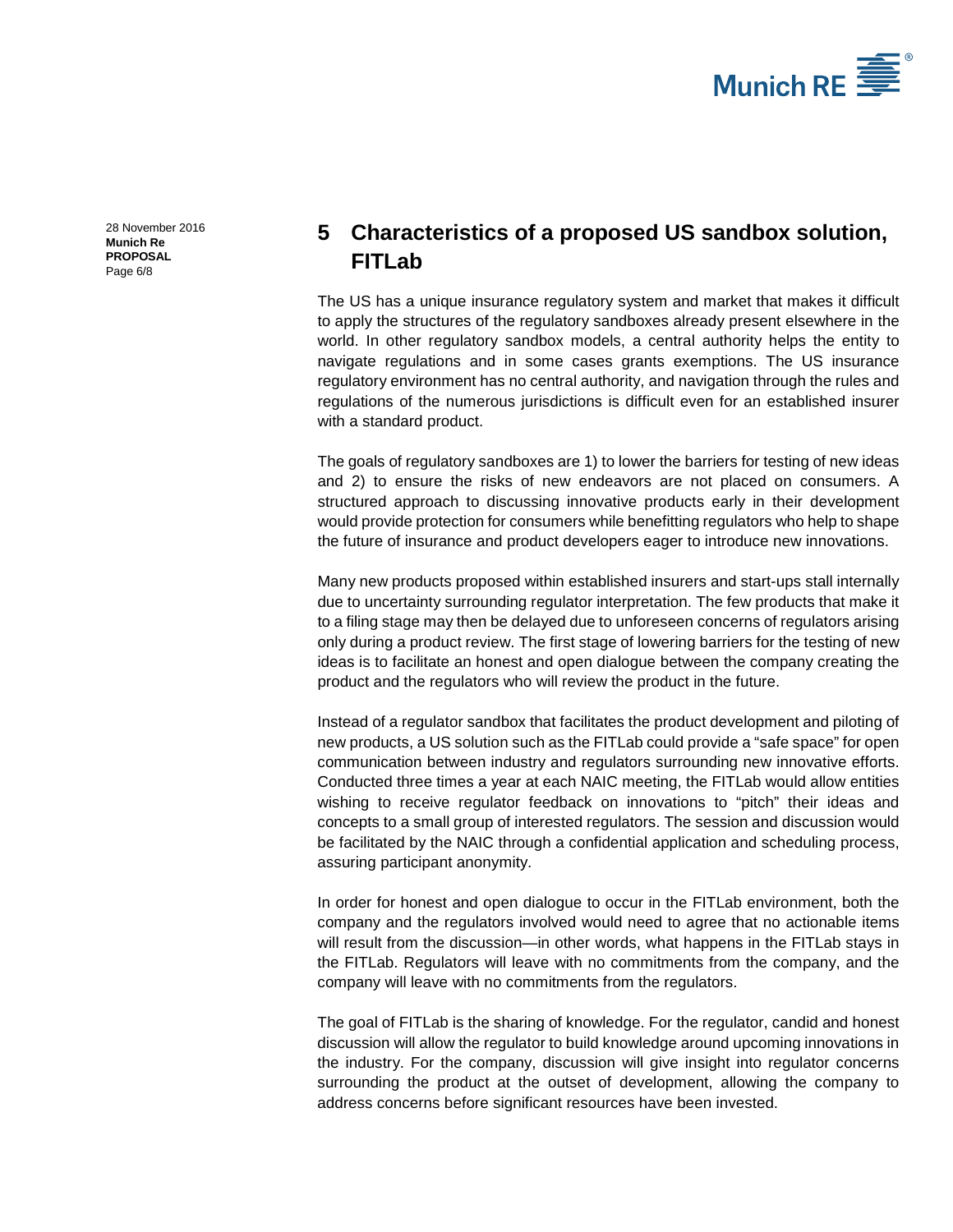

[28 November 2016](#page-0-2) **Munich Re PROPOSAL** Page 7/8

While other regulatory sandbox solutions also facilitate the development and monitoring of pilots, FITLab would be a gateway through which interested state regulators may approach the presenting company to discuss piloting the innovative product in their state. In the current environment, it is difficult for the creator of an innovative product to identify states that would be interested in working with the company to launch a pilot. By receiving introductory information about the FITLab proposals in advance, each state may express interest in participating in a specific session—then follow up with the company after the session to discuss moving forward.

Establishing goals of the industry in proceeding with a regulatory sandbox is step one in creation of a solution. All stakeholders must have an opportunity to contribute thoughts and ideas to drive toward an actionable framework that can be implemented in the future.

### **6 Munich Re can facilitate the creation of the US regulatory sandbox solution**

One of the fundamental elements of a successful venture is the participation of stakeholders in the creation of the program. However, a common difficulty encountered by unsuccessful ventures is delay caused by the lack of a facilitator focused on enabling and expediting the realization of a goal. As an industry leader in innovation, Munich Re has the experience to coordinate and facilitate the creation of a regulatory sandbox solution. Through the collection of ideas industrywide and the coordination of a Design Sprint, Munich Re can facilitate regulatory sandbox initiative leaders in the design and implementation of the first iteration of a regulatory sandbox solution.

An idea campaign is a challenge that organizations set to engage their network on a specific set of questions.<sup>[13](#page-6-0)</sup> Using an internet idea campaign platform, Munich Re can assist leaders of the sandbox initiative with posing questions to the insurance industry around the pivotal aspects of a regulatory sandbox solution. After receiving ideas, comments, and suggestions around the regulatory sandbox solution, sandbox initiative leaders can identify key stakeholders available to participate in a Design Sprint.

A Design Sprint is a five-phase exercise invented by Google Ventures to reduce inherent risks in implementing a product or process.[14](#page-6-1) By clearly defining goals and setting time limits at each step, the Design Sprint has been used to shortcut discussion cycles that can slow the development of a process without significantly improving the final results. With the utilization of industry experts at key points in the Sprint, many stakeholders are able to contribute while a core team drives the Sprint through to completion.

-

<sup>&</sup>lt;sup>13</sup> Idea Campaign, Idea Scale[, https://ideascale.com/service/idea-campaign/.](https://ideascale.com/service/idea-campaign/)

<span id="page-6-1"></span><span id="page-6-0"></span><sup>14</sup> The Design Sprint, Google Ventures[, http://www.gv.com/sprint/.](http://www.gv.com/sprint/)